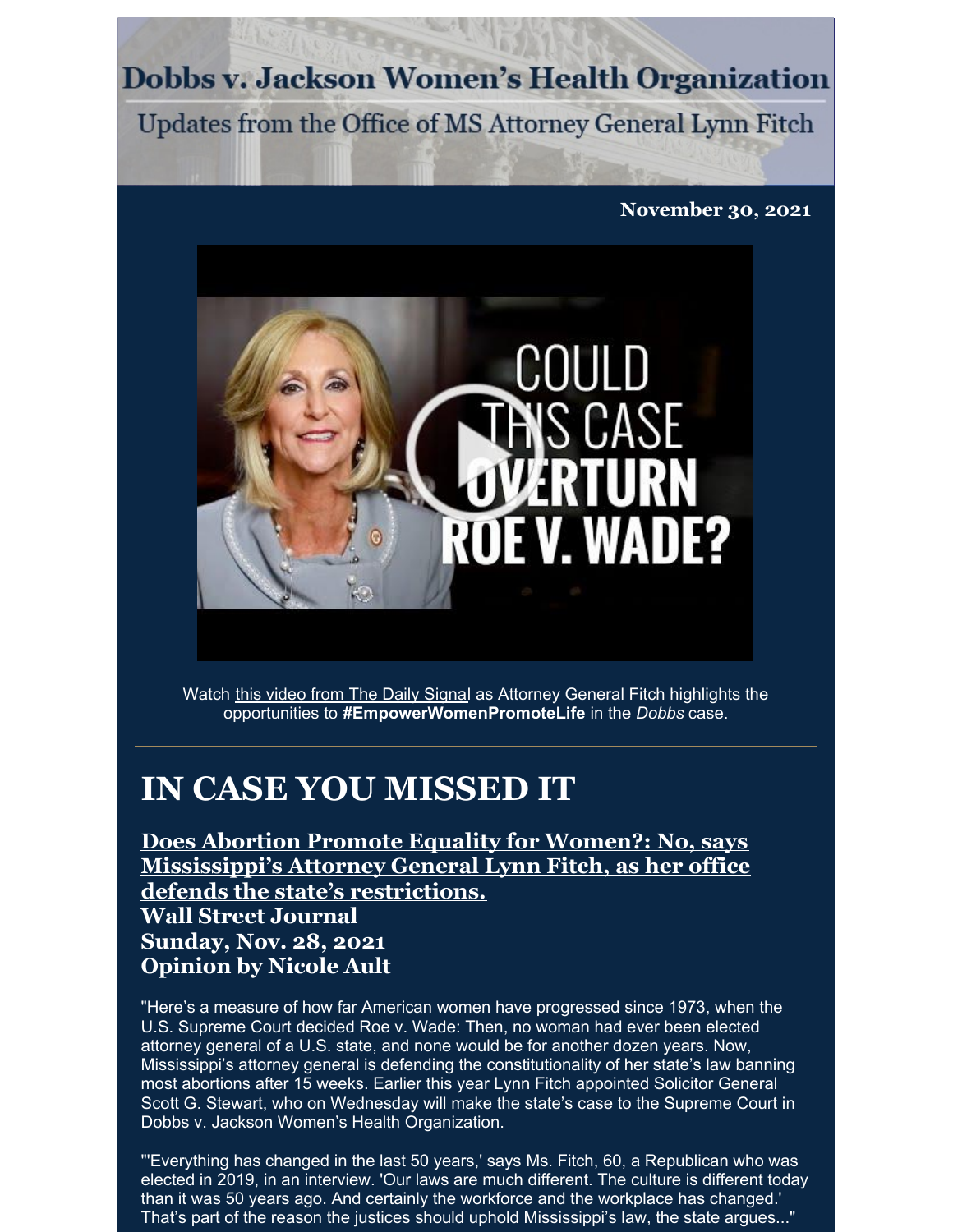*Read the full piece by Nicole Ault in the Wall Street Journal [here](https://www.wsj.com/articles/does-abortion-promote-equality-for-women-childbearing-law-11638115972).*

#### **[Mississippi's](https://wng.org/podcasts/mississippis-fight-for-life-1638255984) fight for life WORLD Radio Monday, Nov. 29, 2021 Podcast by Kim Henderson**

"...In the final stretch before the December 1 hearing, Fitch has become a face of the Dobbs case. Her picture accompanies op-eds in newspapers across the country. She tweets information about pregnancy resources centers. She pushes back against the assumption that abortion creates equal opportunity for women.

"And Fitch knows she's not alone in thinking it's high time for the High Court to reconsider Roe.

"FITCH: 'You know, with 76 amicus briefs -- which is an incredible amount -- to ever have that supported us. I mean, we have one, a 3D to 4D, that they allowed him to attach as part of their brief. Unheard of, you know, so I think they're ready, I think I think the court is ready.'

"Fitch is referring to 4D sonogram imagery accepted as part of a brief. Judges will have the opportunity to watch a baby in utero yawn, suck her thumb, and kick..."

*Read and listen to the full piece by Kim Henderson on the WORLD Radio [website](https://wng.org/podcasts/mississippis-fight-for-life-1638255984).*

#### **What [Pro-Lifers](https://www.wsj.com/articles/what-pro-lifers-want-supreme-court-casey-roe-undue-burden-dobbs-jackson-womens-health-11638222045?reflink=share_mobilewebshare) Want From the Supreme Court: It's the job of the American people, not the justices, to decide abortion. Wall Street Journal Monday, Nov. 29, 2021**

### **Opinion by William McGurn**

"...But the real issue in *Dobbs* isn't abortion bans. It's whether the court will allow a democratic politics of abortion or continue to force one side of the abortion argument—the pro-life side—to play by rules stacked against it and the Constitution.

"This is the status quo, the result of what the Supreme Court wrought in both *Roe* and its progeny, *Planned Parenthood v. Casey* (1992). In each case, a handful of unelected justices took abortion out of the hands of the American people and instead imposed their own morality on the entire country. In so doing, far from settling the issue, the Supreme Court only nationalized and inflamed the passions that abortion arouses on all sides. In Monday's Washington Post, Mississippi Attorney General Lynn Fitch put it this way: 'In *Roe*, the court turned actual policymaking in state legislatures into an almost academic exercise...'"

*Read the full piece by William McGurn in the Wall Street Journal [here](https://www.wsj.com/articles/what-pro-lifers-want-supreme-court-casey-roe-undue-burden-dobbs-jackson-womens-health-11638222045?reflink=share_mobilewebshare).*

# **Take Part in December 1**

JOIN US AS WE RALLY TO-

**EMPOWERWOMEN** PROMOTELIFE

When: December 1, 8 a.m. Where: U.S. Supreme Court, Washington D.C. What: Oral Argument Day for Dobbs v. JWHO

#EMPOWERWOMENPROMOTELIFE

#### LIVE WATCH PARTY

Dobbs v. Jackson Women's **Health Organization** Oral Argument

December 1, 2021 | Livestream begins at 8:45 a.m. Eastern

#EMPOWERWOMENPROMOTELIFE